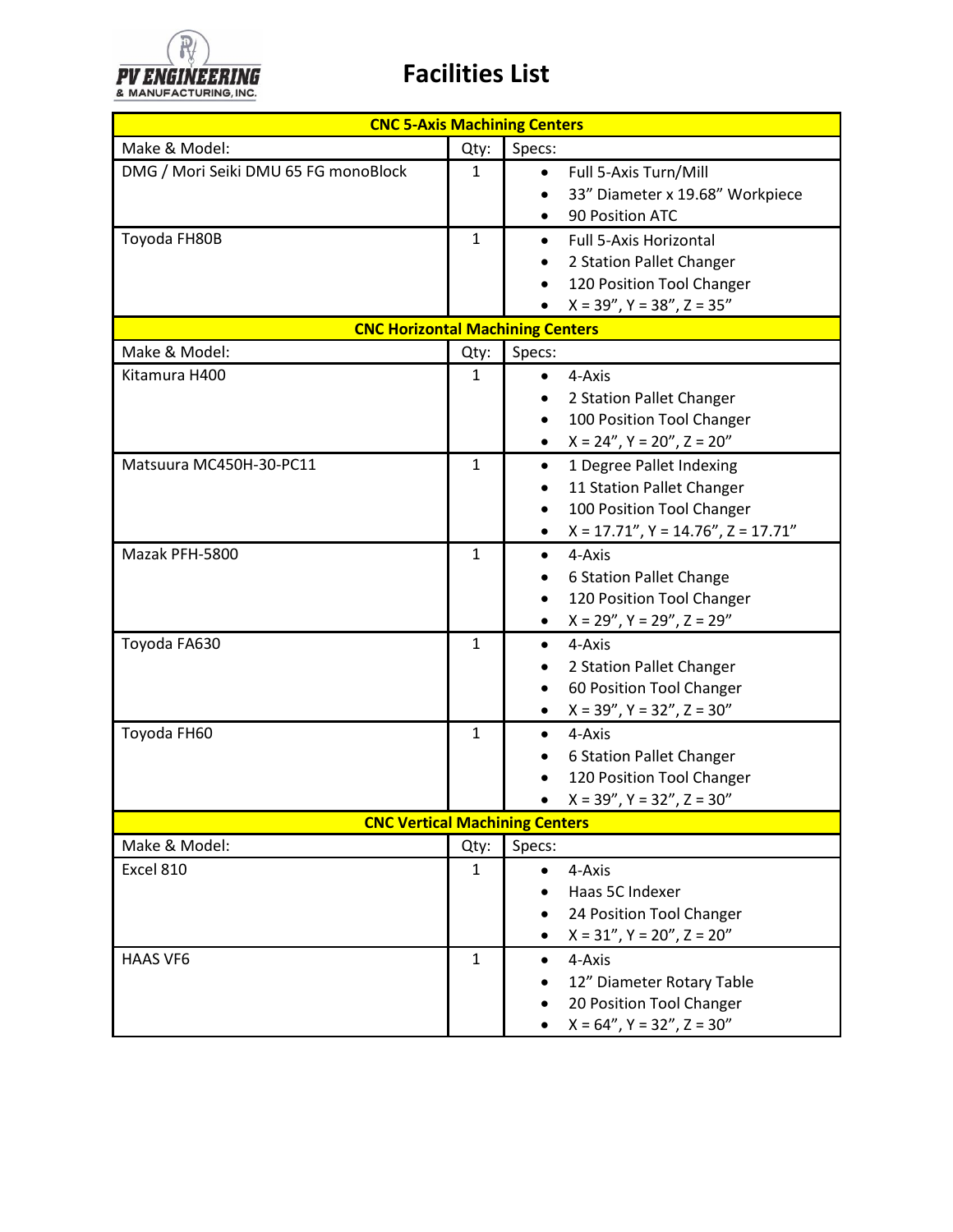

| <b>CNC Vertical Machining Centers Continued</b> |      |                                                                                                                                                       |  |
|-------------------------------------------------|------|-------------------------------------------------------------------------------------------------------------------------------------------------------|--|
| Make & Model:                                   | Qty: | Specs:                                                                                                                                                |  |
| Matsuura MC-600VF                               | 2    | 4-Axis CNC<br>8" Diameter Rotary Table<br>٠<br>30 Position Tool Changer<br>٠<br>$X = 24$ ", $Y = 16$ ", $Z = 18$ "<br>$\bullet$                       |  |
| Matsuura MC-800VF                               | 1    | 3-Axis<br>$\bullet$<br>30 Position Tool Changer<br>$\bullet$<br>$X = 32''$ , $Y = 18''$ , $Z = 20''$<br>$\bullet$                                     |  |
| Okuma GENOS M560-V                              |      | 3-Axis<br>$\bullet$<br>32 Position Tool Changer<br>$\bullet$<br>Work and Tool Probe Package<br>$\bullet$<br>$X = 41''$ , $Y = 22''$ , $Z = 18''$<br>٠ |  |

| <b>CNC Vertical Mill-Turn Centers</b> |                              |                                                                                                                                                                                              |  |  |
|---------------------------------------|------------------------------|----------------------------------------------------------------------------------------------------------------------------------------------------------------------------------------------|--|--|
| Make & Model:                         | Qty:                         | Specs:                                                                                                                                                                                       |  |  |
| Mazak Mega Turn A12                   | $\mathbf{1}$                 | 49" Diameter Table<br>$\bullet$<br>48" Max Workpiece Height<br>30 Position ATC<br>C-Axis<br>Live Tooling                                                                                     |  |  |
| <b>CNC Mill-Turn Centers</b>          |                              |                                                                                                                                                                                              |  |  |
| Make & Model:                         | Qty:                         | Specs:                                                                                                                                                                                       |  |  |
| DMC DL21MA<br>DMC DL30M               | $\mathbf{1}$<br>$\mathbf{1}$ | 8" Chuck<br>$\bullet$<br>Y-Axis C-Axis<br>12 Position Turret<br><b>Tool Touch off Probe</b><br><b>LNS Bar Feeder</b><br>$Z = 13.39''$ Between Centers<br>$\bullet$<br>12" Chuck<br>$\bullet$ |  |  |
|                                       |                              | Y-Axis C-Axis<br><b>12 Position Turret</b><br><b>Tool Touch off Probe</b><br>$Z = 43.5"$ Between Centers<br>$\bullet$                                                                        |  |  |
| Mori Seiki NL3000Y                    | $\mathbf{1}$                 | 12" Chuck<br>$\bullet$<br>Y-Axis C-Axis<br><b>10 Position Turret</b><br>Z = 28" Between Centers<br>$\bullet$                                                                                 |  |  |
| Okuma LB3000EX-II BB /800-MYW         | $\mathbf{1}$                 | 10" Chuck<br>$\bullet$<br>Y-Axis C-Axis<br>12 Position Turret<br>Dual Spindle<br>42.72" Between Centers                                                                                      |  |  |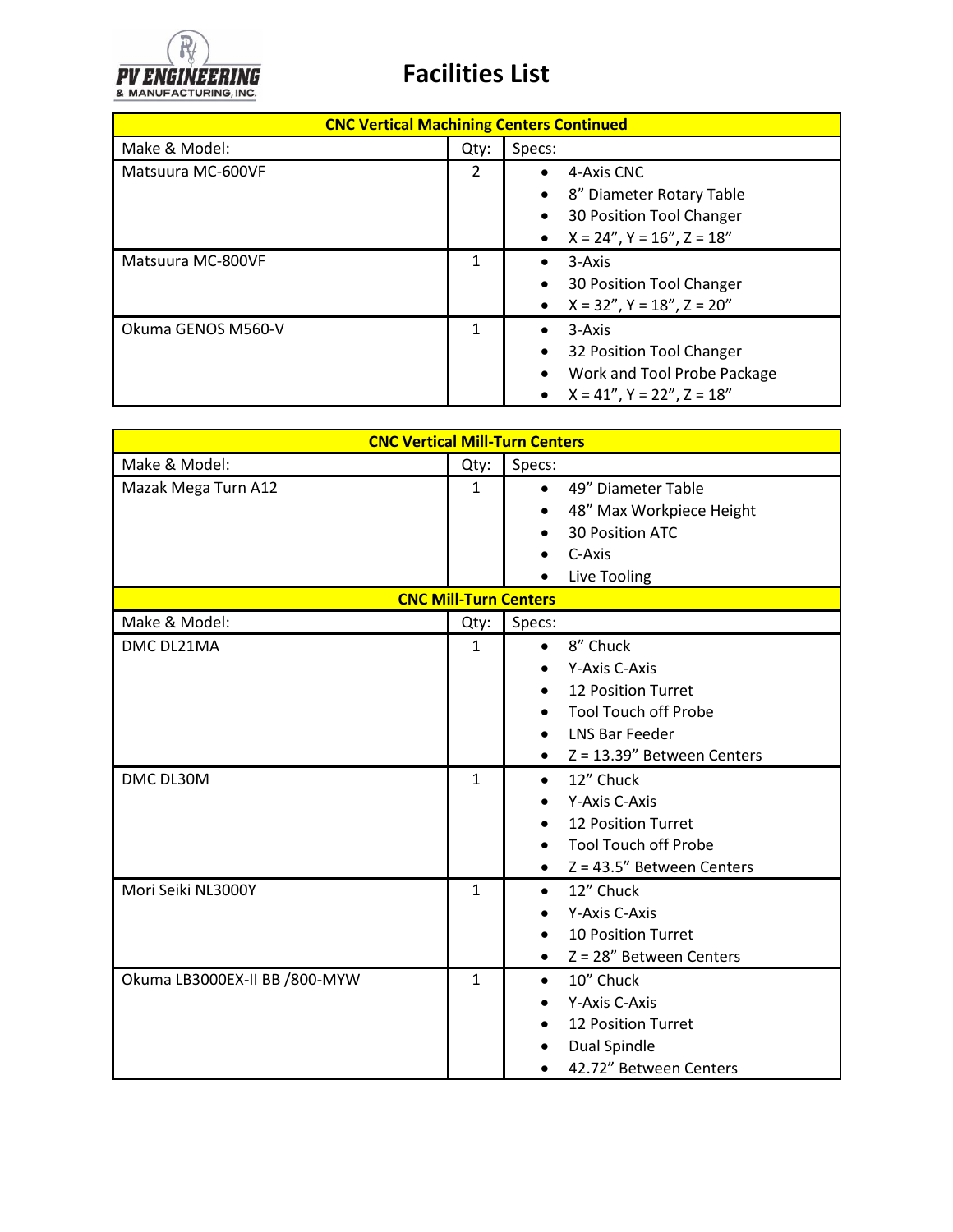

| <b>CNC Mill-Turn Centers Continued</b> |              |                                                                                                                                     |  |  |
|----------------------------------------|--------------|-------------------------------------------------------------------------------------------------------------------------------------|--|--|
| Make & Model:                          | Qty:         | Specs:                                                                                                                              |  |  |
| Takamaz XY-2000 Mighty                 | 1            | 8" and 6" Chuck<br>$\bullet$<br>Dual Turret & Spindle<br>$\bullet$<br>8-Axis<br>3" Bar Capacity LNS Servo Bar Feed<br>Parts Catcher |  |  |
| <b>CNC Turning Centers</b>             |              |                                                                                                                                     |  |  |
| Make & Model:                          | Qty:         | Specs:                                                                                                                              |  |  |
| Feeler FTC-200L                        | 1            | 8" Chuck<br>$\bullet$<br>12 Position Tool Turret<br>$\bullet$<br>$Z = 27.6$ " Between Centers<br>$\bullet$                          |  |  |
| Ikegai TU30                            | 1            | 18" Chuck<br>$\bullet$<br>12 Position Tool Turret<br>$Z = 39''$ Between Centers<br>$\bullet$                                        |  |  |
| Mori Seiki SL 3B                       | $\mathbf{1}$ | 10" Chuck<br>$\bullet$<br><b>10 Position Tool Turret</b><br>$Z = 19''$ Between Centers<br>$\bullet$                                 |  |  |
| Nakamura Slant Jr.                     | 1            | 6" Chuck<br>٠<br>10 Position Tool Turret<br>$\bullet$<br>$Z = 23''$ Between Centers                                                 |  |  |

| <b>CNC Wire EDM</b> |      |                                                   |  |  |
|---------------------|------|---------------------------------------------------|--|--|
| Make & Model:       | Qtv: | Specs:                                            |  |  |
| Sodick AQ327L       |      | • $22''$ x $16.5''$ x $9.5''$ (Max. Work Piece)   |  |  |
|                     |      | • $X = 14.5$ ", $Y = 10.5$ ", $Z = 10$ " (Travel) |  |  |